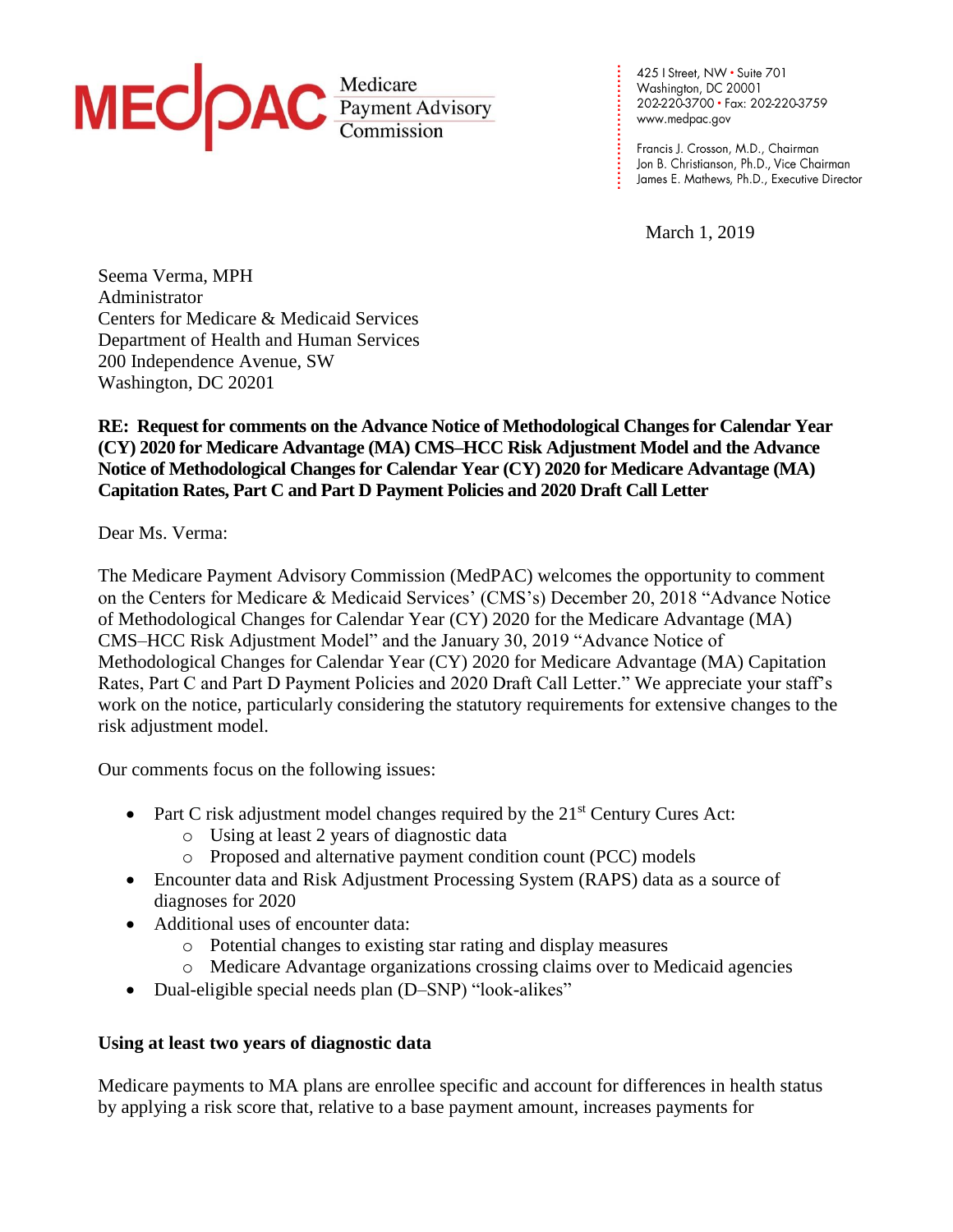beneficiaries with higher expected medical expenditures and decreases payments for beneficiaries with lower expected medical expenditures. The risk adjustment model (known as the CMShierarchical condition category (CMS–HCC) model) uses demographic information along with diagnostic information from the calendar year prior to the payment year to calculate a coefficient for each demographic characteristic and medical condition in the model. Demographic characteristics and medical conditions with larger coefficients are associated with higher expected medical expenditures and vice versa. A risk score is the sum of the coefficients identified for a beneficiary.

CMS estimates the size of the coefficients with spending and diagnostic data from fee-for-service (FFS) claims, which are the only available data source with complete spending and diagnostic data. To calculate risk scores for MA enrollees, CMS applies the coefficients estimated with FFS data to demographic and diagnostic information for MA enrollees. Therefore, the completeness and accuracy of diagnostic data in both FFS Medicare and MA affect the accuracy of risk scores and payments to MA plans. CMS currently uses one year of diagnostic data to estimate the size of the coefficients with FFS data and to identify diagnoses for MA enrollees.

The 21<sup>st</sup> Century Cures Act mandates certain updates to the MA risk adjustment model and permits the Secretary to use at least two years of diagnostic data in the calculation of the risk adjustment model. CMS addresses the required risk adjustment provisions of the 21<sup>st</sup> Century Cures Act in the advance notice, noting that updates to the risk adjustment model must be initiated in 2020 to meet the timeline mandated by the Act. CMS did not propose to use two years of FFS and MA diagnostic data to estimate the model and calculate MA risk scores.

### *Comment*

 $\overline{a}$ 

CMS should use two years of diagnostic data for risk adjustment for future years. In a 2000 mandated report to the Congress (prior to the implementation of the CMS–HCC model), the Commission recommended that CMS use more than one year of diagnostic data as a way to make payments more accurate and payments to plans more stable over time.<sup>1</sup> Subsequent research by MedPAC and others shows that in both FFS Medicare and MA, some beneficiaries who have a chronic condition (a condition that persists over time and is expected to be documented every year after diagnosis) identified in one year do not have the condition identified in the subsequent year.<sup>2,3</sup> Such inconsistencies in FFS diagnostic data reduce the accuracy of the model coefficients, while inconsistencies in MA diagnostic data introduce year-to-year fluctuations in MA enrollee risk scores and the resulting payments to MA plans. Using two years of diagnostic data would both improve the accuracy of coefficients estimated with FFS data and reduce year-to-year variation in payments to MA plans.

<sup>1</sup> Medicare Payment Advisory Commission. 2000. *Report to the Congress: Improving risk adjustment in Medicare*. Washington, DC: MedPAC.

<sup>2</sup> Medicare Payment Advisory Commission. 2012. *Report to the Congress: Medicare and the health care delivery system.* Washington, DC: MedPAC.

 $3$  Frogner, B. K., G. F. Anderson, R. A. Cohen, et al. 2011. Incorporating new research into Medicare risk adjustment. *Medical Care* 49, no. 3 (March): 295–300.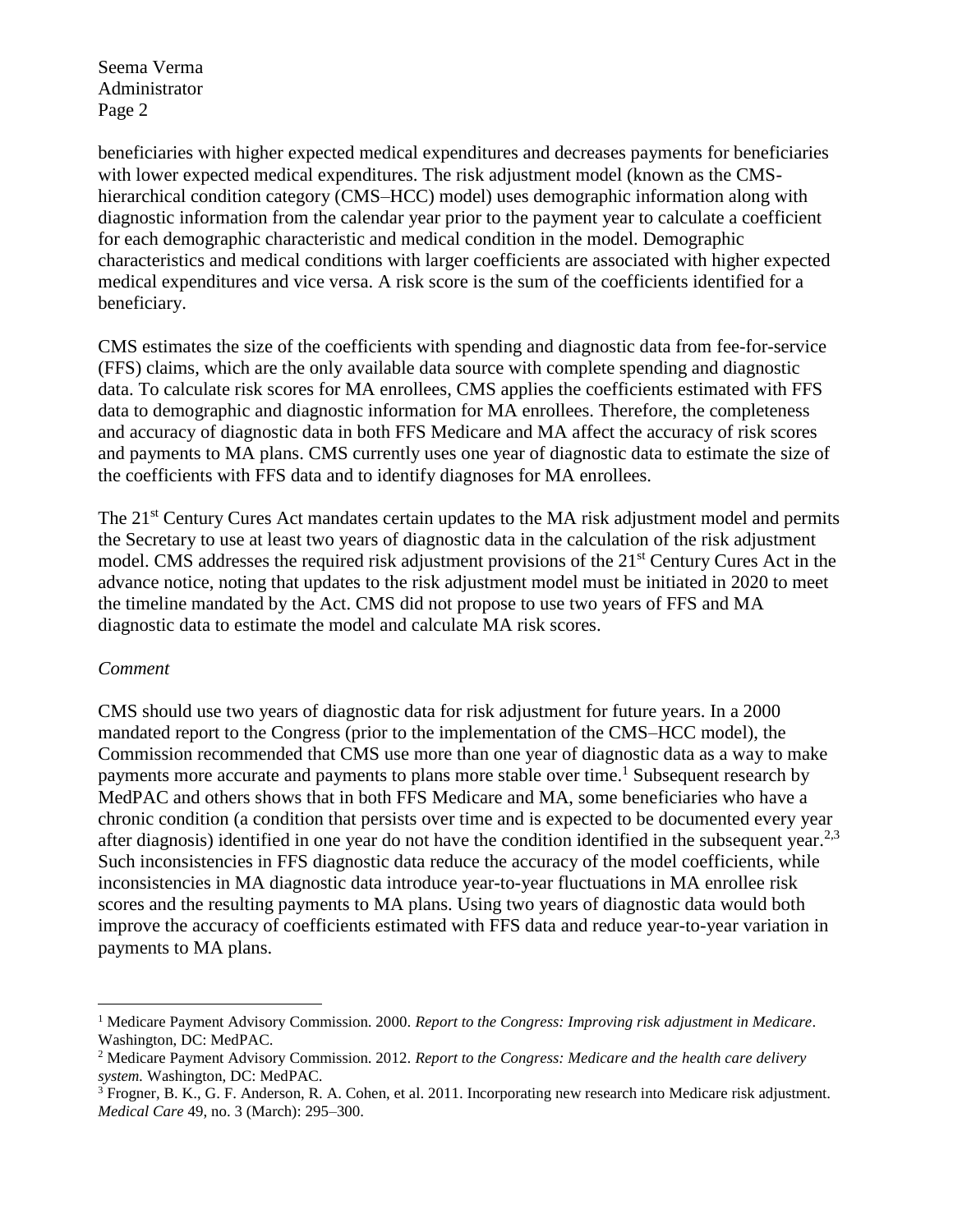In 2016, the Commission recommended that CMS use two years of diagnostic data for risk adjustment.<sup>4</sup> MedPAC's prior analysis of chronic coding persistence also shows that having a chronic condition coded in one year and not in the subsequent year occurred more often for FFS beneficiaries than MA beneficiaries.<sup>5</sup> A separate MedPAC analysis shows that these differential coding rates between MA and FFS Medicare cause Medicare payments to MA plans to be higher than they would have been had the MA enrollees been enrolled in FFS Medicare instead.<sup>6,7</sup> Therefore, the improvement to FFS diagnostic data from using two years of diagnostic data would reduce the difference in coding rates between MA and FFS Medicare and improve the accuracy of payments to MA plans.

## **Proposed Payment Condition Count model and alternative model**

The 21<sup>st</sup> Century Cures Act requires the Secretary to modify the CMS–HCC risk adjustment model to reflect not only beneficiaries' medical conditions, but also the number of those conditions. CMS proposes to add a count of the number of conditions for each beneficiary, based on the HCCs used for payment (i.e., those included in the risk adjustment model). Some medical conditions are represented by HCCs that are not included in the risk adjustment model and are therefore not used for payment. The count variables would be added to the version of the CMS–HCC model used in 2019, which incorporated other provisions of the 21<sup>st</sup> Century Cures Act (adding HCCs for mental health, substance abuse, and chronic kidney disease). The resulting version of the CMS–HCC model is called the Payment Condition Count (PCC) model.

The advance notice presents for consideration an alternative CMS–HCC model that builds on the proposed PCC model by adding two HCCs for dementia and one HCC for pressure ulcers. This alternative is based on CMS's review of the HCCs not currently included in the risk adjustment model. CMS identified HCCs not in the model for which there are 30,000 or more beneficiaries who have the condition and for whom the model performs less well (having an average predictive ratio below 0.9, where 1.0 represents perfect prediction of spending). CMS considered certain risk adjustment principles in evaluating whether the identified HCCs (1) are well-specified (clinically meaningful), (2) predict medical expenditures, and (3) are definitively diagnosed (do not comprise discretionary diagnoses). CMS concludes that three HCCs abide by the principles: dementia with complications, dementia without complications, and pressure ulcer of skin with partial thickness skin loss.

### *Comment*

 $\overline{a}$ 

The Commission supports the proposal to implement the PCC model in 2020. Over the last two advance notices, CMS has carefully considered which conditions to count and how to implement a set of count variables that improves prediction for certain groups of beneficiaries and adheres to

<sup>4</sup> Medicare Payment Advisory Commission. 2016. *Report to the Congress: Medicare payment policy*. Washington, DC: MedPAC.

<sup>5</sup> MedPAC 2012.

<sup>6</sup> MedPAC 2016.

<sup>7</sup> Medicare Payment Advisory Commission. 2018. *Report to the Congress: Medicare payment policy.* Washington, DC: MedPAC.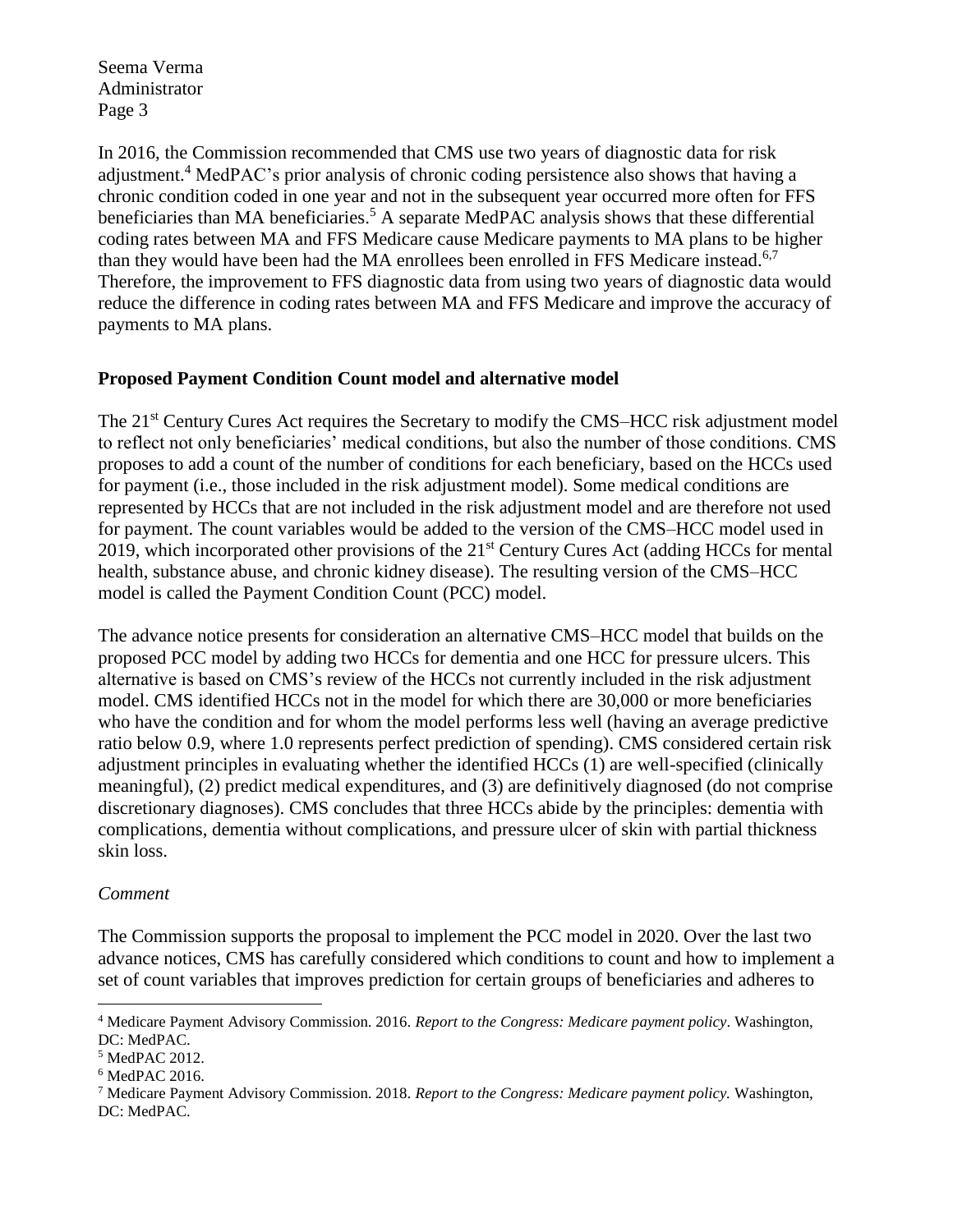the principles of risk adjustment. Our own analysis of this issue concludes that adding a count of conditions improves the accuracy of the risk adjustment model for beneficiaries who have many conditions.<sup>8</sup> We believe the proposed PCC model accomplishes these goals to the greatest extent relative to the alternatives considered.

The Commission has concerns about the alternative model, specifically the inclusion of HCCs for dementia. In this advance notice, CMS claims that the two dementia HCCs are well-specified and are definitively diagnosed, which contradicts CMS's conclusion in the advance notice for 2014 that "due to concerns about the specificity of coding, dementia HCCs are not included in the 2014 model."<sup>9</sup> CMS should explain why its conclusion about dementia HCCs has changed. Setting aside this significant concern, we commend CMS on efforts to improve the risk adjustment model based on rigorous evaluation of available HCCs.

# **Encounter data and RAPS data as a source of diagnoses for 2020**

Medicare payments to MA plans are enrollee specific and account for differences in health status by applying a risk score to a base payment rate (described more thoroughly on pp. 1–2 of this letter). For 2020, CMS proposes to use two versions of the CMS–HCC risk adjustment model that will each generate a risk score. The two risk scores will be blended with equal weight (50 percent each) into a single risk score used for payment.

Since the implementation of the CMS–HCC model in 2004, CMS has collected through RAPS the minimum information needed for risk adjustment, including beneficiary ID, date of encounter, type of provider, and diagnosis code. In 2012, CMS began collecting a more complete set of data about each health care encounter for MA enrollees. Encounter data include a similar set of elements as FFS claims data, including more specific data elements (e.g., specific provider information, services provided, payment amounts for most services). For 2020, CMS proposes to use the following combination of risk adjustment models and diagnostic data sources:

- The PCC model, the version of the CMS–HCC model that incorporates changes required by the 21<sup>st</sup> Century Cures Act, will use encounter data pooled with inpatient RAPS data as the source of diagnoses. In last year's advance notice, CMS found the number of inpatient records reported in encounter data to be low relative to inpatient records reported in RAPS data and therefore proposed pooling inpatient RAPS data with encounter data.
- The version of the CMS–HCC model introduced in 2017 will use RAPS data as the sole source of diagnoses.

CMS also described a schedule mandated by the  $21<sup>st</sup>$  Century Cures Act that would phase in the PCC model over a three-year period with 100 percent of MA payments based on that model for 2022. If the proposal is implemented, 2020 would be the second year that CMS uses encounter

 $\overline{a}$ 

<sup>8</sup> MedPAC 2012.

<sup>9</sup> Centers for Medicare & Medicaid Services, Department of Health and Human Services. 2013. Advance Notice of Methodological Changes for Calendar Year (CY) 2014 for Medicare Advantage (MA) Capitation Rates, Part C and Part D Payment Policies and 2014 Call Letter. February 15.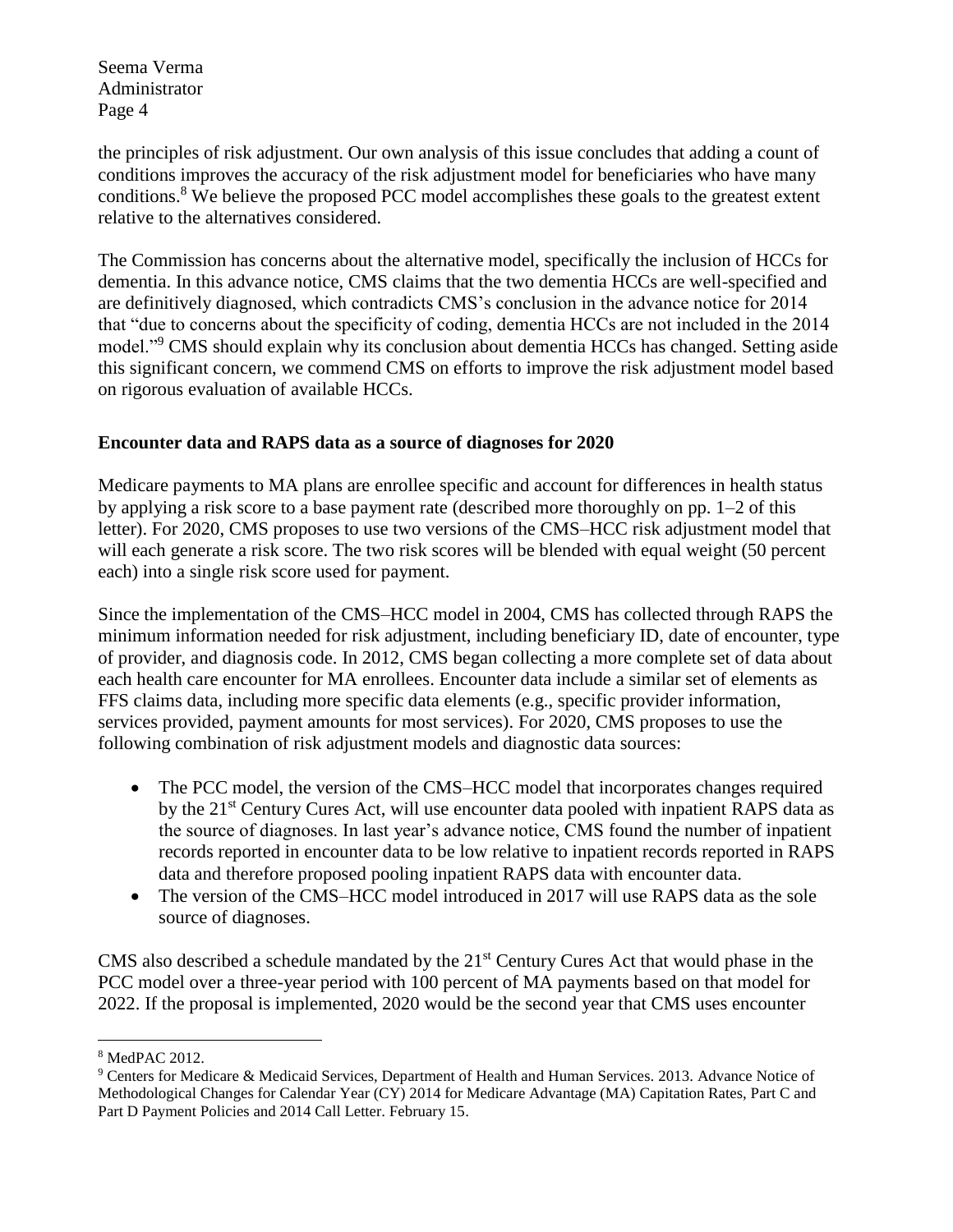data as the source of diagnoses for the model incorporating changes mandated by the Act (the proposed PCC model for 2020) and subject to the Act's phase-in schedule from 2020 to 2022. CMS did not specifically state that encounter data would continue to be the source of diagnoses for the PCC model for the duration of the phase-in period.

# *Comment*

 $\overline{a}$ 

We have significant concerns about the overall accuracy of RAPS data and its continued use for risk adjustment. RAPS data have received relatively little scrutiny. Initial results from the few audits of RAPS data that have been completed reveal a large number of diagnoses reported in RAPS data that are not supported by medical records as required by risk adjustment rules.<sup>10</sup> Furthermore, CMS believes that forthcoming audits of RAPS data (audits have not yet begun for payment years relying on encounter data) have generated a "sentinel effect" for plans to ensure that their RAPS data can be verified during an audit, resulting in the deletion of diagnosis codes and the return to Medicare of hundreds of millions of dollars related to those diagnoses.<sup>11</sup>

We have specific concerns about inpatient RAPS data (see *Discussion of RAPS data* below for more detail). We analyzed RAPS data for 2015 and found:

- many more inpatient stays reported in RAPS data than in the encounter data or in the Medicare Provider Analysis and Review (MedPAR) data,
- a disproportionate share of RAPS inpatient stays with the same admission and discharge dates compared to encounter or MedPAR data, and
- 1.5 million RAPS inpatient stays that may have been outpatient or physician visits that were incorrectly recorded as inpatient stays in RAPS.

We conclude from our analysis that the provider type indicator in RAPS data does not accurately identify whether a diagnosis results from a hospital inpatient, hospital outpatient, or physician encounter. Therefore, we believe that the discrepancy in inpatient stays between RAPS and encounter data is largely caused by inaccuracy in the RAPS data. Not only does this analysis suggest that CMS should not pool inpatient RAPS data and encounter data, it adds to our concern about the accuracy of RAPS data overall.

Encounter data are more reliable than RAPS as a source of diagnostic data. The use of encounter data allows CMS to verify that risk adjustment criteria are met to a greater extent compared to the verification process for RAPS data. We believe that the front-end processing of encounter data before being accepted by CMS generates higher quality data relative to RAPS, which relies heavily on MA organizations' attestation that the data are complete and accurate. Although we have heard

<sup>&</sup>lt;sup>10</sup> Schulte, F. 2016. Medicare Advantage audits reveal pervasive overcharges. August 29.

https://www.publicintegrity.org/2016/08/29/20148/medicare-advantage-audits-reveal-pervasive-overcharges <sup>11</sup> Department of Health and Human Services, Agency Financial Report, FY 2018. Department of Health and Human Services, Agency Financial Report, FY 2017. Department of Health and Human Services, Agency Financial Report, FY 2016. All available at: [https://www.hhs.gov/about/agencies/asfr/finance/financial-policy-library/agency-financial](https://www.hhs.gov/about/agencies/asfr/finance/financial-policy-library/agency-financial-reports/index.html)[reports/index.html](https://www.hhs.gov/about/agencies/asfr/finance/financial-policy-library/agency-financial-reports/index.html)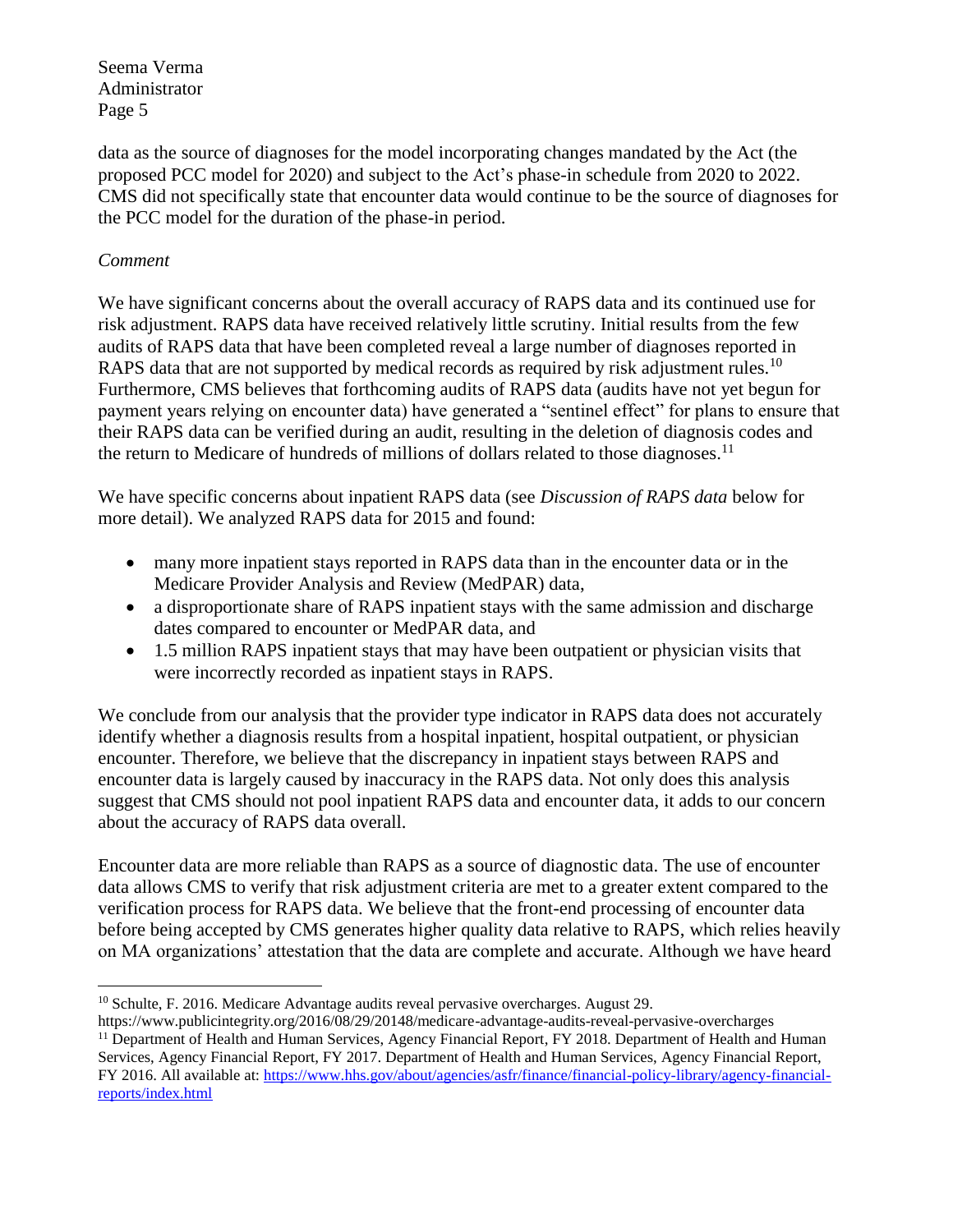that many revisions to the encounter data submission process have caused some difficulty for plans, we interviewed several plans over the past year and most reported considerable investment in the infrastructure and processes to submit encounter data, and few identified ongoing issues with encounter data submission process. We believe the refinements CMS implemented have resulted in a more stable process for submissions.

Furthermore, encounter data offer value to many aspects of the Medicare program due to the many potential uses for encounter data in addition to risk adjustment. The administration of the Medicare program could be simplified by using encounter data where the program currently requires collection of similar data for bids, quality measurement, risk adjustment, calculation of disproportionate share hospital (DSH) and medical education payments to hospitals, and tracking limits on the Medicare benefit. The Commission believes that increasing the use of encounter data in risk adjustment and in other program operations, particularly for assessing quality in MA, would improve the completeness and accuracy of the data and would increase the reliability of the MA data used.

Finally, our analysis shows convergence in risk scores based on RAPS and encounter data: The share of MA enrollees with the same RAPS-based and encounter-based risk score increased from 91 percent in 2016 to 93 percent in 2017, and the overall difference between the two types of risk scores decreased by about one-half percent from 2016 to 2017 resulting in RAPS-based risk scores that were less than 2 percent larger than encounter-based risk scores in 2017. Several plans reported that they compare their RAPS and encounter data to ensure consistent risk scores. We believe the convergence in risk scores is due to a combination of increasing encounter data completeness, and plans returning payments that are based on unsupported RAPS diagnoses. Because the difference between RAPS-based and encounter-based risk scores is small and diminishing, CMS could fully switch from RAPS to encounter data for risk adjustment with minimal impact on plans.

Given our significant concerns about RAPS data and the greater reliability and potential value of encounter data, we urge CMS to continue to increase the use of encounter data and phase out the use of RAPS data for risk adjustment as expeditiously as possible. Specifically, CMS should use encounter data as the sole source of diagnoses for the PCC model in 2020 (with 50 percent weight) and in subsequent years as the PCC model is phased in, so that encounter data are the sole source of diagnoses for all 2022 payments to MA plans. CMS should no longer pool encounter data and inpatient RAPS data for any risk adjustment model. We believe this approach will improve the reliability of risk adjustment data and minimize complexities related to phasing in a new version of the CMS–HCC model (the PCC version of the model) and a new source of diagnostic data.

### *Discussion of RAPS data*

We conducted the following analyses to evaluate CMS's claim that inpatient encounter submissions are low relative to inpatient RAPS submissions, and whether pooling RAPS inpatient data with encounter data is appropriate. First, we compared inpatient stays reported in MedPAR data (which include "information-only" claims that hospitals submit to CMS for MA enrollees),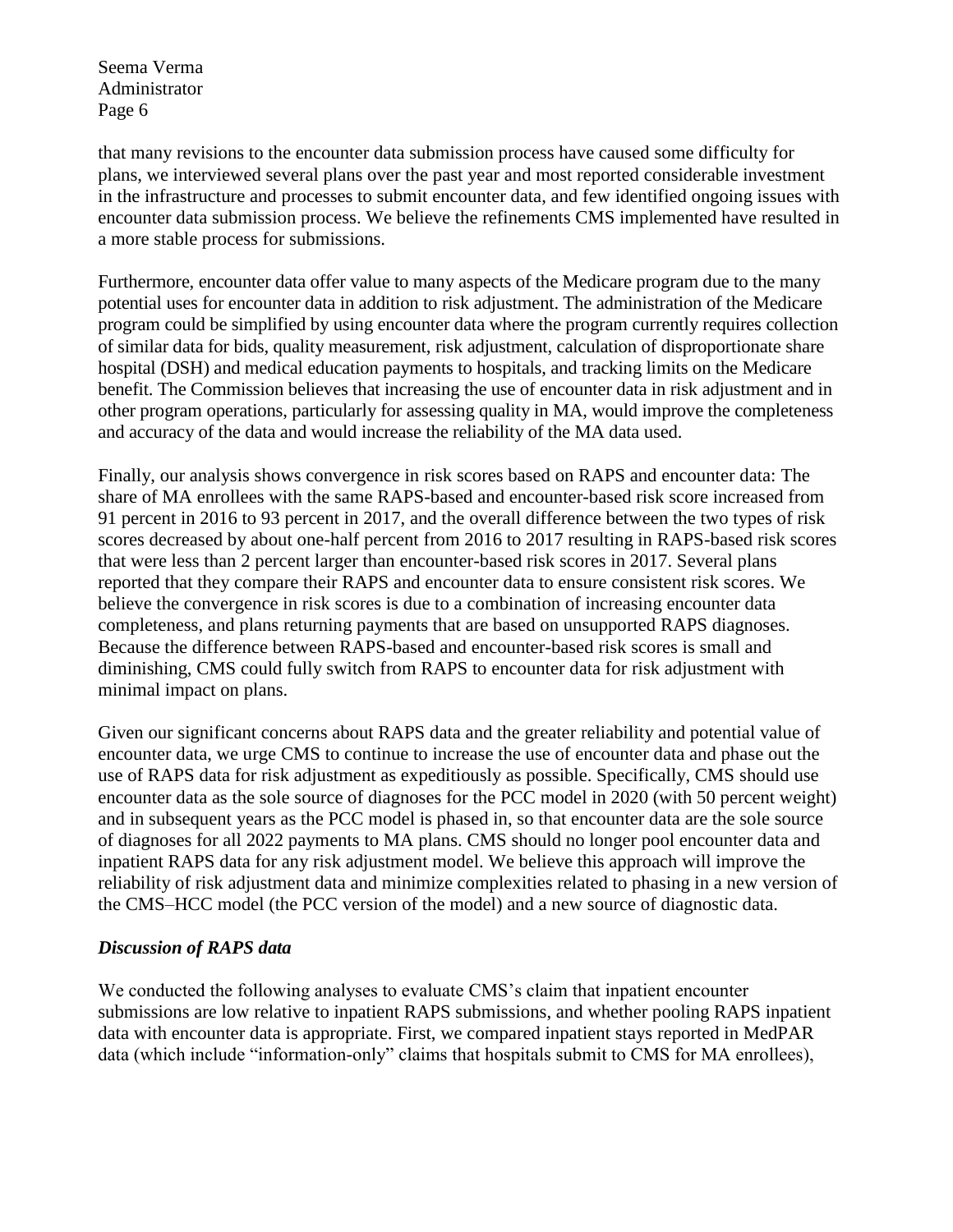$\overline{a}$ 

MA encounter data, and RAPS data for 2015 (the most recent year of encounter data available).<sup>12</sup> Table 1 shows the total number of inpatient stays and unique inpatient users in MA as reported in MedPAR data, encounter data, and RAPS data.

|                        | <b>MedPAR</b> | <b>Encounter</b> | RAPS             |
|------------------------|---------------|------------------|------------------|
| Unique inpatient stays | .8 M          | M                | 6.4 M            |
| Unique inpatient users | M             | 2.5 M            | $.0\,\mathrm{M}$ |

## **Table 1. Number of inpatient stays and unique users in MA, 2015**

Note: MA (Medicare Advantage), MedPAR (Medicare Provider Analysis and Review), RAPS (Risk Adjustment Processing System). Unique inpatient stay defined as unique beneficiary ID, admission date, and discharge date combination. Unique inpatient user defined as unique beneficiary ID. Encounter and RAPS data include stays in short- and long-stay hospitals. Analysis excludes inpatient records for cost plans from all three data sources because inpatient stays for cost plan enrollees are processed and paid by fee-for-service Medicare, and therefore there are no MA encounter records for inpatient stays for cost plan enrollees.

Source: MedPAC analysis of 2015 MedPAR, encounter, and RAPS data.

Table 1 supports CMS's claim that there are more inpatient RAPS records than inpatient encounter records. However, we question whether the 6.4 million inpatient stays reported in RAPS data are accurate. One reason to question the accuracy of this estimate is that it would indicate that there were about 7 percent more inpatient stays per beneficiary in MA than in FFS Medicare.

To evaluate the RAPS data, we matched inpatient stays (based on combinations of beneficiary ID, admission date, and discharge date) with MedPAR and encounter data and found that 4.3 million inpatient stays in the RAPS data were also found in either MedPAR or encounter data. That leaves 2.1 million inpatient stays that were found only in RAPS data.

Next, we analyzed the length of stay for the inpatient stays reported only in RAPS data and found that 1.6 million stays had the same admission and discharge date. Figure 1 shows the proportion of inpatient stays by length of stay (where a length of stay of zero represents admission and discharge on the same day) for each of the three data sources. A disproportionate share of inpatient stays reported in RAPS indicate admission and discharge on the same day.

 $12$  Information about inpatient stays for MA enrollees is used to calculate Medicare's disproportionate share hospital and indirect medical education payments to hospitals.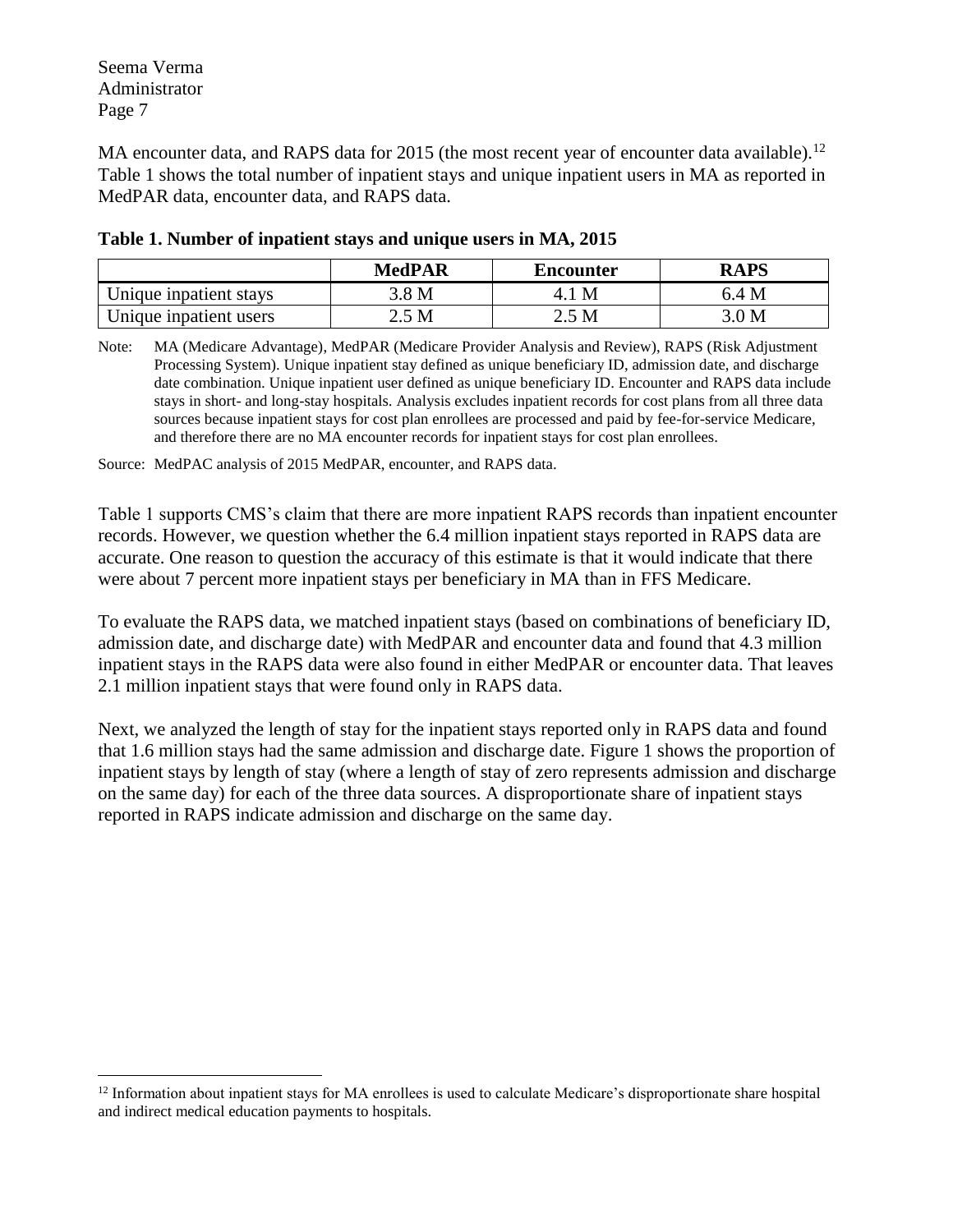



Note: MedPAR (Medicare Provider Analysis and Review), RAPS (Risk Adjustment Processing System). Length of stay of zero days indicates admission and discharge on the same day.

Source: MedPAC analysis of 2015 MedPAR, encounter, and RAPS data.

Given the disproportionate share of RAPS inpatient stays with admission and discharge on the same day, we considered whether outpatient or physician visits may have been incorrectly reported as inpatient stays in the RAPS data. To evaluate this possibility, we matched the 2.1 million inpatient stays reported only in RAPS with outpatient and physician encounter records (based on combinations of beneficiary ID, admission date, and discharge date) and found that 1.5 million matched a physician or outpatient encounter record. Although it may be possible to have a valid inpatient record with the same beneficiary ID, admission date, and discharge date as a valid outpatient or physician encounter record, we think this is rare and do not believe that it would account for the 1.5 million inpatient stays reported in RAPS matching a physician or outpatient encounter record.

Therefore, we conclude that the provider type indicator in RAPS data does not accurately identify inpatient stays, and a significant portion of the inpatient stays reported in RAPS are likely to be outpatient or physician visits. We believe the discrepancy in inpatient stays reported in RAPS versus encounter data that CMS observed is caused by inaccurate RAPS data rather than missing inpatient encounter records. The discrepancy in inpatient stays, and the assertion that the discrepancy was caused by missing encounter data, was the impetus for pooling inpatient RAPS and encounter data. Because we find the discrepancy is likely due to inaccurate RAPS data, we urge CMS not to pool inpatient RAPS data with encounter data as a source of diagnoses for risk adjustment.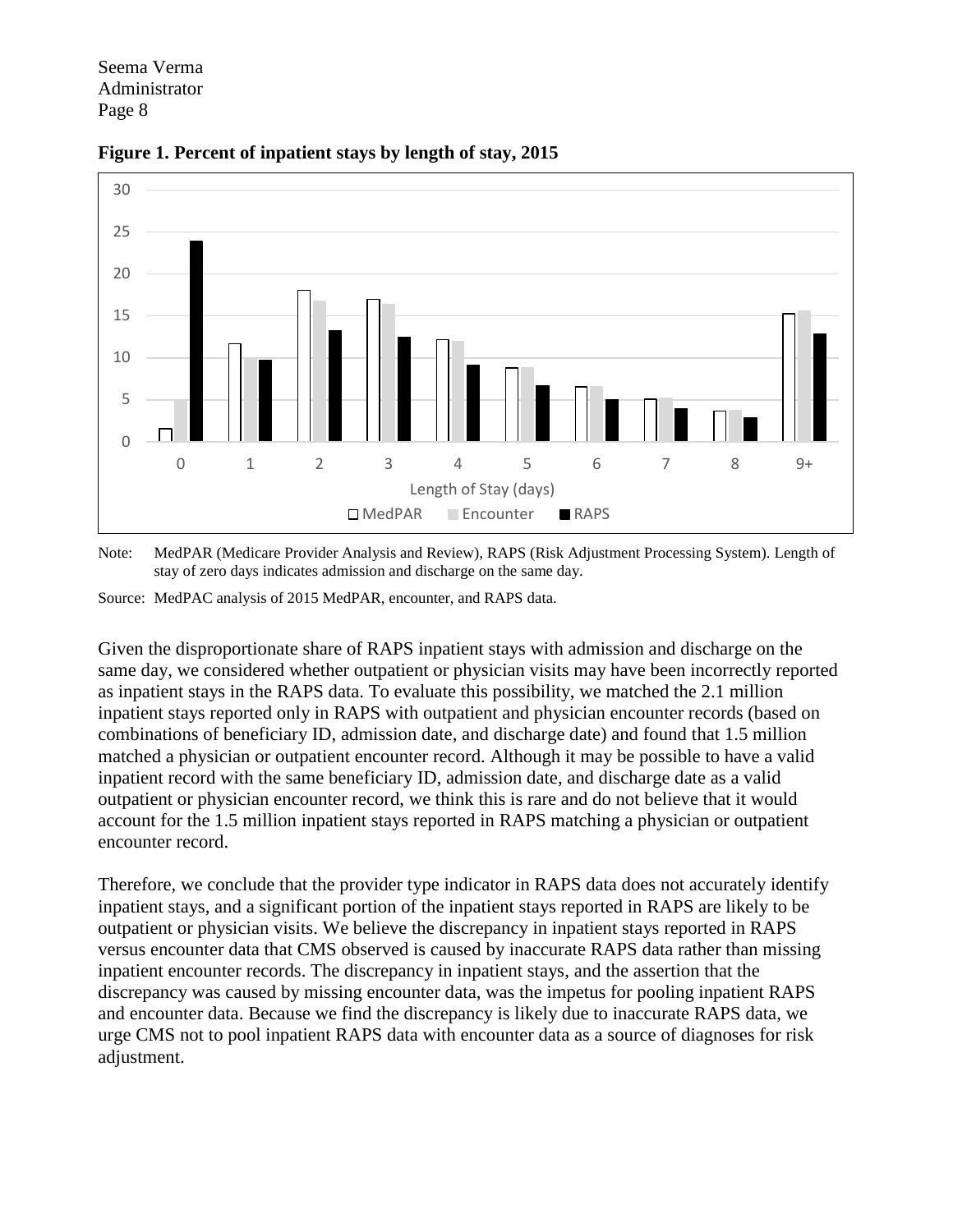## **Additional uses of encounter data**

## *Potential changes to existing star rating and display measures*

In addition to discussing the transition to the use of encounter data as the primary, and potentially exclusive, source of diagnostic data to be used in the risk adjustment system, the notice includes a discussion of additional uses of encounter data. Specifically, CMS evaluated the use of encounter data to establish the number of days an MA enrollee was an inpatient of a hospital or a skilled nursing facility (SNF) for the purpose of excluding those days from the Part D medication adherence star measures. Those days would be excluded from the proportion of days calculation (PDC) to determine the share of days "covered" by prescription claims for a given medication (which is the manner in which CMS judges adherence). For beneficiaries in stand-alone prescription drug plans (PDPs) who are in FFS Medicare, CMS uses hospital and SNF stay information from the Common Working File (CWF) to exclude inpatient days in the PDC. Both hospitals and SNFs submit informational claims that appear in the CWF data for MA inpatients in order to track a beneficiary's utilization in relation to the day limits that apply to both FFS beneficiaries and MA enrollees (and beneficiaries in both MA and FFS during a benefit period). CMS evaluated the use of MA encounter data for this purpose and found that supplementing the CWF information with encounter data improved the ability to identify inpatient hospital and SNF stays.

CMS also proposed using encounter data to identify diagnosis codes for use in quality measurement. Some quality measures exclude certain groups of beneficiaries, defined on the basis of diagnosis codes, for whom it would be inappropriate to assess the measure. As noted earlier, CMS has collected diagnostic data for risk adjustment through RAPS data since 2004 and through the encounter data since 2012. CMS tested using encounter data—rather than RAPS data—to identify beneficiaries with an end-stage renal disease diagnosisfor exclusion from the diabetes and hypertension medication adherence measures. CMS found that the encounter data yielded similar results to the RAPS results for MA prescription drug plans, and that "the impact of…removing RAPS [drug risk adjustment] data as a data source for PDPs was also negligible."

CMS stated that the agency will continue to test using encounter data as the source of diagnoses for additional measures in Part D beyond the adherence measures.

### *Comment*

The Commission supports CMS's efforts to use encounter data as the source of information on diagnoses and utilization among MA enrollees for purposes beyond risk adjustment. Using encounter data for quality measurement can be particularly useful as a means of obtaining complete data for all enrollees reported in a uniform manner (as compared with using measures based on a sampling of medical records, for example). We encourage CMS to continue to take steps, as it is currently doing, to use encounter data more broadly and to ensure that encounter data reporting is both complete and accurate.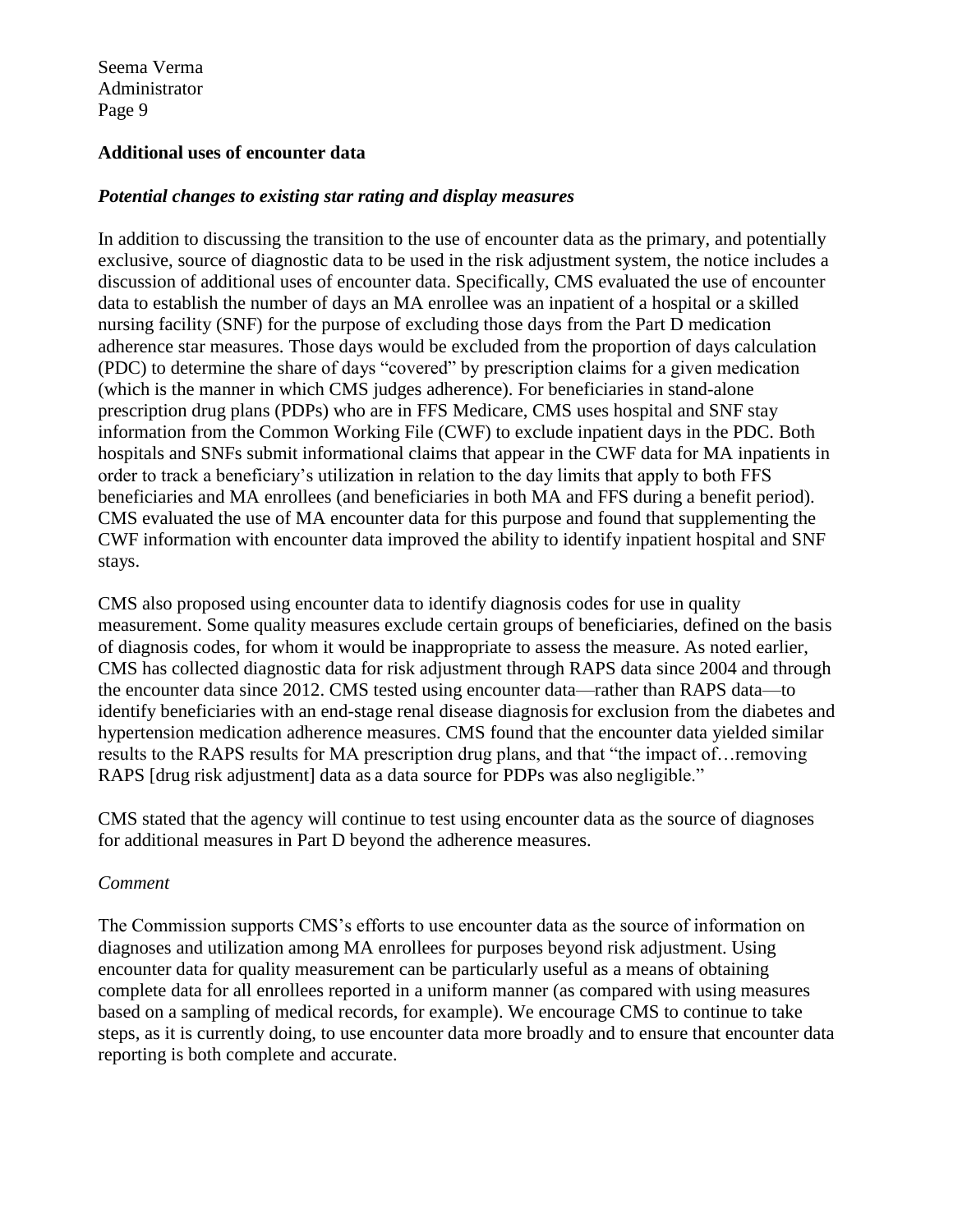## *Medicare Advantage organizations crossing claims over to Medicaid agencies*

In the notice, CMS has called attention to an issue affecting Medicare–Medicaid dually eligible beneficiaries in MA plans, and the need to develop an efficient means of informing state Medicaid programs when payment for Medicare cost sharing is required on behalf of these enrollees. For dually eligible beneficiaries in FFS Medicare, providers submit Medicare claims to the Medicare administrative contractors (MACs). If a claim is for a dually eligible beneficiary, the claim is automatically "crossed over" to the appropriate entity contracting with the state Medicaid agency for adjudication without the provider needing to file a separate claim with Medicaid. The claim will be processed by the Medicaid FFS contractor or a Medicaid managed care plan to determine any cost sharing that is payable to the provider. This crossover mechanism does not apply to enrollees of MA plans because providers do not submit claims to the MACs. For MA enrollees who are dually eligible, providers seeking payment of Medicare cost sharing must first identify, and then submit a claim to, the appropriate Medicaid entity—either the Medicaid FFS claims processor if the beneficiary is in FFS Medicaid, or the appropriate Medicaid managed care plan.

CMS is asking commenters to identify ways of implementing a crossover process for cost-sharing claims for dually eligible individuals in MA plans, and "ways to promote MA plans automatically crossing over cost-sharing claims to state Medicaid agencies and Medicaid managed care plans for dually eligible individuals."

### *Comment*

One method of establishing an automatic transfer for determining Medicaid cost sharing payments is to use MA encounter data as the source of data that can be forwarded to Medicaid claims processing entities. MA plans already have a process for adjudicating claims from providers and submitting data to the CMS encounter data contractor in a standard claim format. Claims for dually eligible MA plan enrollees could in turn be processed by the crossover claims contractor for forwarding on to the appropriate Medicaid entity. Because plans submit data in a standard format to the CMS encounter data contractor, we do not think there would be issues with data format differences. The process of identifying Medicaid enrollment status and the appropriate Medicaid entity for crossover could be the same as for dually eligible beneficiaries in FFS Medicare.

The overall process would be similar to the process in FFS Medicare with one exception. Knowing the specific amount that the MA plan paid to the provider is necessary for determining the appropriate Medicaid cost sharing liability, if any. Some MA plans have capitated payment arrangements with some providers, and therefore some services do not have a specific payment amount. (In the encounter data, a specific payment amount is not required for encounters provided under a capitated arrangement.) This issue is independent of using encounter data for the crossover claims process as capitated providers currently face this issue when trying to collect cost sharing from Medicaid entities. Depending on how this issue is currently addressed by providers under capitated payment arrangements, a similar process would need to be applied when establishing the automatic crossover of data to Medicaid payment entities.